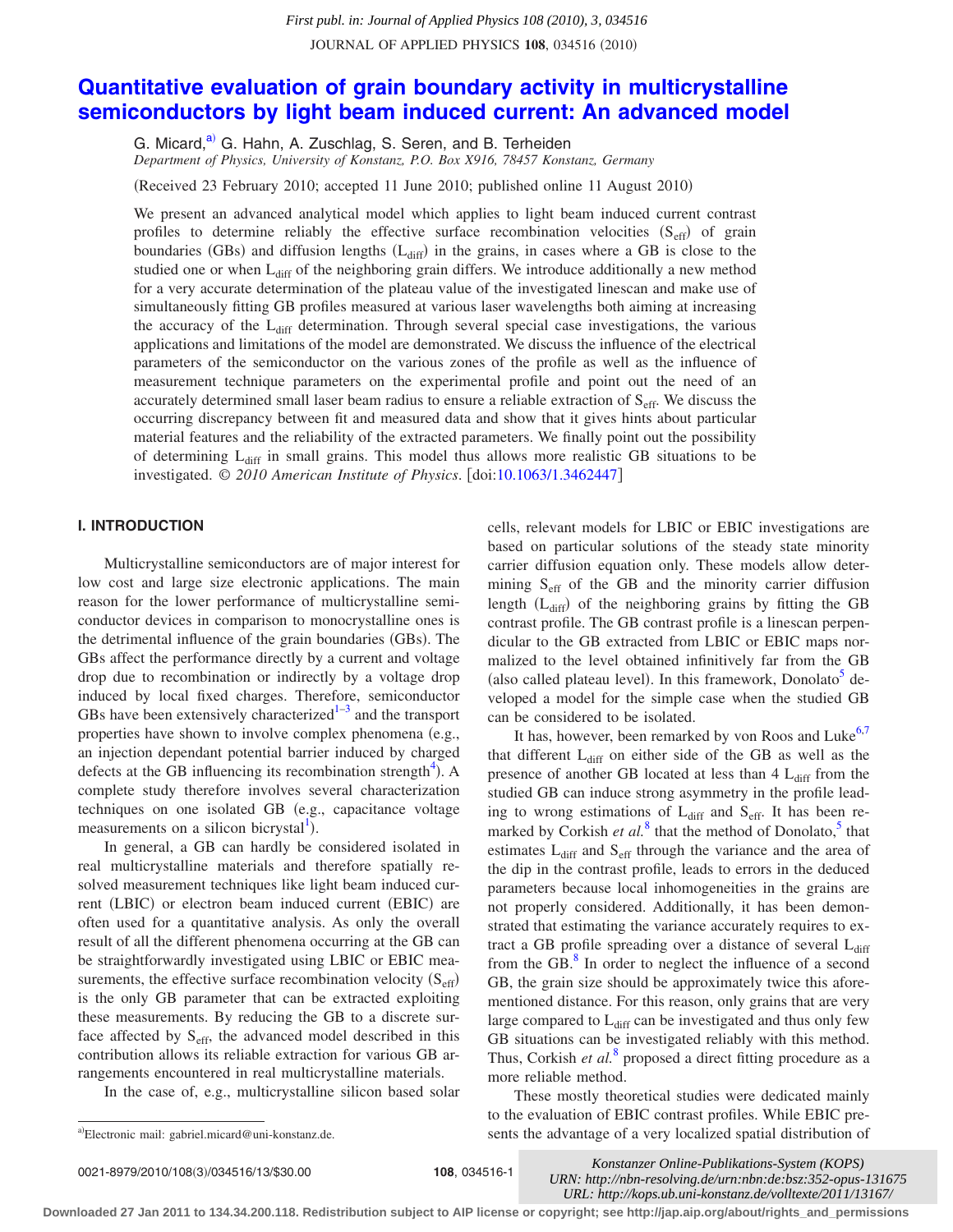<span id="page-1-0"></span>

FIG. 1. (Color online) Schematic of the diffusion problem.

the generated electron hole pairs with a maximum located close to but significantly below the pn-junction using a beam energy of 30 keV (Ref. [5](#page-12-3))], LBIC is a much more widespread technique in solar cell laboratories than EBIC. We, therefore, present here an advanced model adapted for LBIC contrast profiles that includes two GBs arbitrarily spaced and with arbitrary diffusion length in the three regions in which the semiconductor is divided by the two GBs.

We chose to develop an analytical solution because it allows the visualization of the different influences of each element (GBs, L<sub>diff</sub> in the grains) in the profile equation for selected special cases. In addition, we like to point out that the solution should fulfill strong requirements in terms of speed (trial and error methods as well as optimizations algorithms require several evaluations of the solution) and accuracy (less than 0.1% error is required). These two requirements are far better met by an optimized algorithm computing an analytical solution than by a complete numerical simulation even very well optimized.

First the model and its assumptions are given. Then, we describe important implementation issues regarding numerical computation convergence as well as accurate determination of the plateau level. We explain the applicability limits of the model by demonstrating the evaluation procedure with some examples. In the end, we will present some further extensions regarding improving accuracy, robustness and applicability of the method.

#### **II. MODEL DESCRIPTION**

### **A. Assumptions**

The presented model is a two-dimensional reduction in the  $(x, z)$  plane of the three-dimensional problem. It is therefore assumed that the semiconductor is invariant along the y-axis.

The configuration on which the model is based is shown in Fig. [1.](#page-1-0) Two GBs, named GB1 and GB2, with respective effective surface recombination velocity  $S_{\text{eff1}}$  and  $S_{\text{eff2}}$  separated by a distance w, divide the semiconductor in three regions with minority carrier diffusion length  $L_1$ ,  $L_2$ , and  $L_3$ .

The current collection is performed by the pn-junction with the boundary condition of zero excess carrier density. Within this approximation, the carriers generated in its space charge region (SCR) are assumed to be negligible in comparison to the ones generated in the bulk. This assumption requires choosing the laser wavelength so that the light penetration depth in silicon is much larger than the SCR width.

It is further assumed that the diffusion length is homogeneous in each region and the GBs are oriented perpendicular to the wafer surface. GBs are described as discrete surfaces affected by an effective surface recombination velocity.

It is assumed also that the laser beam has a Gaussian power density distribution and its reflection at the surface is constant over the whole linescan. In addition, the incident beam is normal to the semiconductor surface and does not undergo multiple surface reflections.

It is further assumed that the finite thickness and the back surface recombination have only a small impact on the fitted profile shape. Therefore this theory is established considering an infinite thickness of the multicrystalline material. This approximation requires that the light penetration depth in silicon and  $L_{diff}$  are smaller than the wafer thickness.

### **B. Model**

For an n-doped wafer based solar cell in low injection condition, the minority excess carrier density  $p(r)$  diffusion equation in steady state is expressed in Eq.  $(1)$  $(1)$  $(1)$  using Donolato's formalism: $\cdot$ 

<span id="page-1-1"></span>
$$
D_{p}\Delta p(r) - \frac{1}{\tau_{p}}p(r) = -g(r) \quad \text{or} \quad \Delta p(r) - \Lambda^{2}p(r) = -\frac{g(r)}{D_{p}},
$$
\n(1)

where  $D_p$  denotes the minority carrier diffusion constant,  $\tau_p$ their lifetime,  $\Lambda = 1/L_{\text{diff}} = 1/(D_p \times \tau_p)^{1/2}$  is the inverse of the diffusion length  $L_{diff}$ ,  $g(r)$  the spatial distribution of the generated electron hole pairs induced by a source (electron or light beam) also called the volume generation function and r the position that could be expressed in three-dimensional Cartesian coordinates by x, y, and z. Therefore, the problem can be schematically represented according to Fig. [1](#page-1-0) in which the junction is represented as an infinitely recombinative surface with

$$
p(r)|_{z=0} = 0.
$$
 (2)

<span id="page-1-6"></span>At the GBs, a first condition expressed by Eqs.  $(3a)$  $(3a)$  $(3a)$  and  $(3b)$  $(3b)$  $(3b)$ imposes the continuity of the carrier concentration.

$$
p(r)|_{x=0^+} = p(r)|_{x=0^-}
$$
 (3a)

<span id="page-1-3"></span><span id="page-1-2"></span>and

$$
p(r)|_{x=w^{+}} = p(r)|_{x=w^{-}}
$$
 (3b)

The second condition [Eqs.  $(3c)$  $(3c)$  $(3c)$  and  $(3d)$  $(3d)$  $(3d)$ ] imposes that the total minority carrier flux (total recombination current) at the GBs is proportional to the local carrier density

<span id="page-1-4"></span>
$$
\frac{\partial p}{\partial x}\Big|_{x=0^+} - \frac{\partial p}{\partial x}\Big|_{x=0^-} = s_1 p(r)|_{x=0}
$$
 (3c)

<span id="page-1-5"></span>and

$$
\frac{\partial p}{\partial x}\Big|_{x=w^{+}} - \frac{\partial p}{\partial x}\Big|_{x=w^{-}} = s_2 p(r)|_{x=w}
$$
\n(3d)

introducing  $s_{1,2}$  the reduced surface recombination velocity at the GBs corresponding to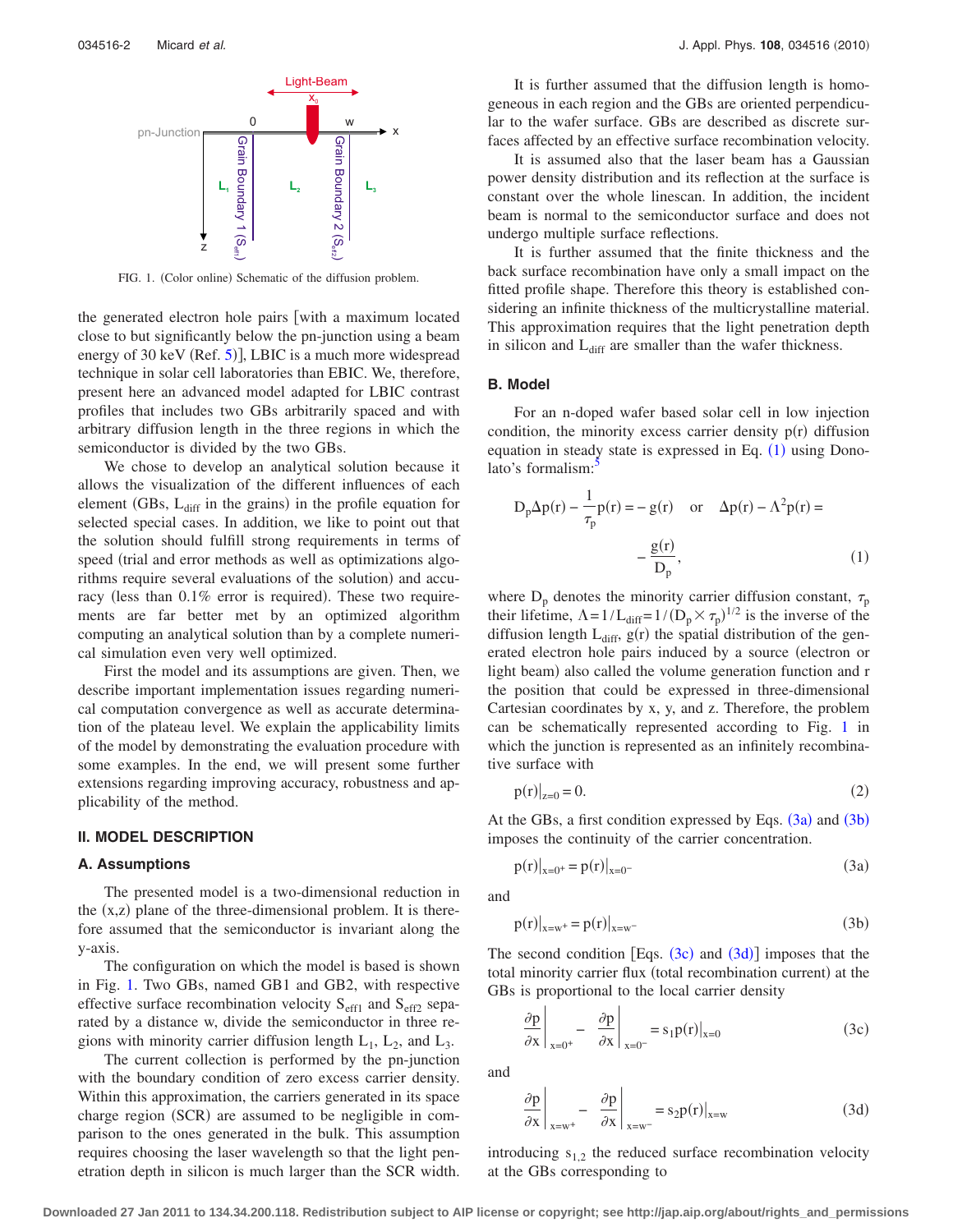$$
s_{1,2} = \frac{S_{\text{eff1,2}}}{D_p} \tag{4}
$$

with  $S_{\text{eff1,2}}$  the effective surface recombination velocity at GB1 and GB2.

Considering that an LBIC measurement uses a Gaussian laser beam, the volume generation function  $g(r)$  in Eq. ([1](#page-1-1)) can be expressed as

<span id="page-2-3"></span>
$$
g(r) = g_0 \times \exp\left(-\frac{x^2 + y^2}{\sigma^2}\right) \times \exp(-\alpha z). \tag{5}
$$

<span id="page-2-1"></span>In which the prefactor  $g_0$  is expressed as

$$
g_0 = \Phi \alpha \eta (1 - R). \tag{6}
$$

With  $\Phi$  the maximum photon flux density of the laser beam (photons cm<sup>-2</sup> s<sup>-1</sup>),  $\alpha$  the absorption coefficient for the laser wavelength,  $\eta$  the quantum efficiency, R the reflection coefficient, and  $\sigma$  the beam radius defined as the radius where the amplitude has dropped by a factor 1/e.

Then the measured current collected at the junction is found by integrating the normal gradient of  $p(r)$  [solution of Eq. ([1](#page-1-1)) with boundary conditions of Eqs.  $(2)$  $(2)$  $(2)$  and  $(3a)$  $(3a)$  $(3a)$ – $(3d)$  $(3d)$  $(3d)$ ] at the surface plane  $z=0$  times the elementary charge q

<span id="page-2-2"></span>
$$
I = qD_p \int_{-\infty}^{\infty} \int_{-\infty}^{\infty} \frac{\partial p}{\partial z} \bigg|_{z=0} dxdy.
$$
 (7)

Using the Green's function method, Donolato shows that the collected current can be obtained by the solution of a twodimensional partial differential equation (PDE) for the twodimensional Green's function G instead of the threedimensional PDE of the minority carrier diffusion given by Eq.  $(1)$  $(1)$  $(1)$ , providing an invariance of the problem along the y-axis.<sup>5</sup> As the derivation of the formula finally used for fitting the profiles is quite lengthy, we will present only the end result here, while the most important steps leading to the final formula presented in Eq.  $(8)$  $(8)$  $(8)$  are presented in Appendix A.

Considering only one diffusion length for the whole problem, Donolato shows that his GB linescan model equation is the sum of a negative term corresponding to the GB recombination current and of a constant background current term corresponding to the current obtained very far from or without a GB, the so called plateau level. This additive constant depends on the reflectance of the multicrystalline wafer surface at the laser wavelength (R) and on the maximum photon flux density of the laser beam  $(\Phi)$  through the factor  $g_0$  [see Eq. ([6](#page-2-1))] as well as of the laser beam radius ( $\sigma$ ) and of the diffusion length  $(L_{diff})$ , which is constant in Donolato's case, and therefore its accuracy is limited by the uncertainty associated with the determination of these parameters. He then decided to remove this constant by subtracting it and to normalize the remaining expression by this term. This is the so called contrast profile which is independent of this value. However, in our model the background current term [see Eq.  $(A22)$  $(A22)$  $(A22)$ ] depends on the laser beam position  $(x_0)$  because of the different diffusion lengths of each region that influence its value. Therefore, this term cannot be removed straightforwardly from the equation. One can nevertheless remove the constant  $g_0$  by normalizing the expression of the collected current to the plateau level obtained on the left side of the profile  $(I_{01})$ . Doing so, we remove the dependence in A and R but, however, we keep the dependence in  $\sigma$  and  $L_{1,2,3}$ . We have to point out that the choice of the left side is arbitrary, and the right side could have been taken instead.

The contrast profile normalized to the left plateau  $I_{01}$  is defined by Eq.  $(8)$  $(8)$  $(8)$ 

<span id="page-2-0"></span>
$$
\frac{I(x_0)}{I_{01}} = \frac{1}{2} \left[ 2 - \left( \frac{\Lambda_2 - \Lambda_1}{\alpha + \Lambda_2} \right) \text{erfc} \left( - \frac{x_0}{\sigma} \right) - \left( \frac{\alpha + \Lambda_1}{\alpha + \Lambda_2} \right) \left( \frac{\Lambda_3 - \Lambda_2}{\alpha + \Lambda_3} \right) \text{erfc} \left( \frac{w - x_0}{\sigma} \right) \right] \n- \frac{1}{\pi} (\alpha + \Lambda_1) \times \int_0^{\pi} \frac{k^2}{\mu_1 \mu_2 \mu_3 \left[ (s_1 + \mu_1 + \mu_2) (s_2 + \mu_2 + \mu_3) - e^{-2\mu_2 w} (s_1 + \mu_1 - \mu_2) (s_2 + \mu_3 - \mu_2) \right] \times (k^2 + \alpha^2) \n- \frac{e^{\left( \frac{\mu_0 \sigma}{2} \right)^2}}{\mu_1} \left\{ \begin{array}{l} \mu_3 (s_2 + \mu_3 + \mu_2) \left[ \mu_2 (\mu_2 + s_1) - \mu_1^2 \right] \\ + e^{-2\mu_3 w} \mu_3 (s_2 + \mu_3 - \mu_2) \left[ \mu_2 (\mu_2 - s_1) - \mu_1^2 \right] \end{array} \right\} \times e^{\mu_1 x_0} \text{erfc} \left( \frac{\mu_1 \sigma}{2} + \frac{x_0}{\sigma} \right) \n\times \left[ \frac{\mu_3 \sigma_3^2}{4} \left[ \mu_3 (s_2 + \mu_3 - \mu_2) \left[ \mu_2 (\mu_2 - s_1) - \mu_1^2 \right] \right] \times e^{-\mu_2 x_0} \left[ \text{erfc} \left( \frac{\mu_2 \sigma}{2} - \frac{x_0}{\sigma} \right) - \text{erfc} \left( \frac{\mu_2 \sigma}{2} + \frac{w - x_0}{\sigma} \right) \right] \right] \n\times \left[ \frac{\mu_3 \sigma_3^2}{4} \left\{ \begin{array}{l} \mu_3 (s_2 + \mu_3 + \mu_2) \left[ \mu_3 (\mu_3 + s_2) - \mu_2^2 \right] \\ - e^{-\mu_3 w} \mu_1 (s_1 + \mu_1
$$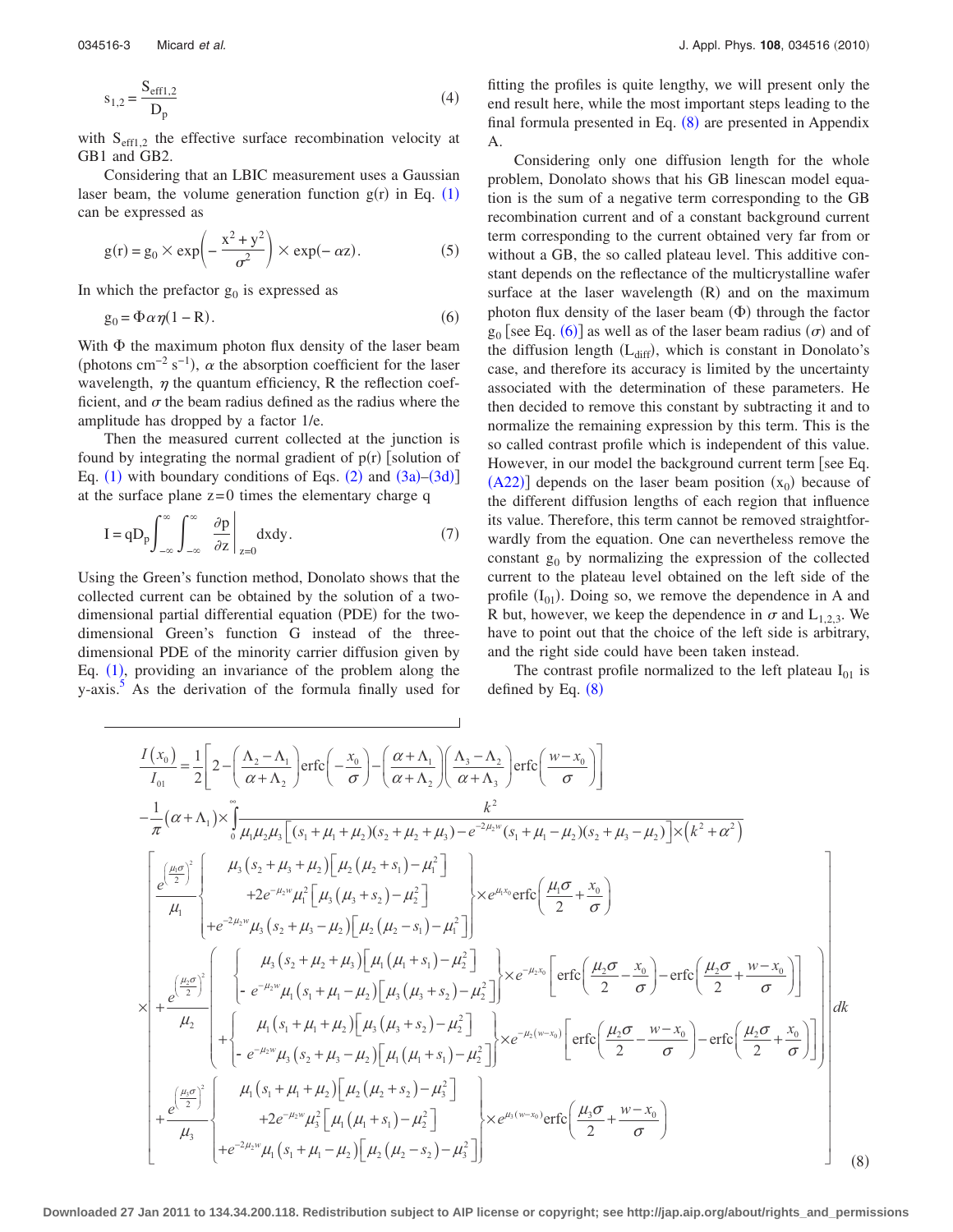With  $\mu_{1,2,3} = (L_{1,2,3}^{-2} + k^2)^{1/2} = (\Lambda_{1,2,3}^2 + k^2)^{1/2}$ ,  $x_0$ , the position of the center of the laser referring to the GB1 position and k an integration constant.

In order to keep the equations simple, we avoid conver-sion factors where possible. Therefore, Eq. ([8](#page-2-0)) is expressed as a function of  $\sigma$  and not the full width half maximum (FWHM) of the laser beam. The conversion is, however, straightforward

$$
\text{FWHM} = 2\sqrt{\ln(2)} \times \sigma \approx 1.665 \times \sigma. \tag{9}
$$

### **C. Implementation**

We created a code in MATLAB to use Eq.  $(8)$  $(8)$  $(8)$  as a fitting expression on a measured LBIC profile linescan over a GB and normalized to the left side plateau level in which  $L_1, L_2, L_3$  and  $s_1, s_2$  are fitting parameters. Due to some critical aspects mostly related to plateau level evaluations as detailed in Sec. IV B we observed that standard optimization methods, like e.g., the Nelder and Mead simplex or the Levenberg–Marquardt algorithm, lead to unrealistic values of the diffusion length for high diffusion lengths. We therefore present a trial and error method in this work.

The evaluation of the "exp(y<sup>2</sup>)  $\times$  erfc(y)" terms in Eq. ([8](#page-2-0)) leads to very strong divergences if inadequately handled when y tends to infinity (our case). Indeed, mathematically speaking  $exp(y^2)$  will tend very quickly to infinity while erfc(y) will tend to 0 slightly more quickly making the global result tending slowly to 0. However, computationally speaking, this term leads to a "not a number" resulting from the operation " $\infty \times 0$ " even when y is not very large because of the very strong variation in both functions. An adequate way to treat these terms computationally is described in Appendix B.

The numerical evaluation of the improper integral in Eq. ([8](#page-2-0)) was performed most efficiently using the Gauss-Kronrod quadrature.

As we normalize the first plateau (left side) to 1 by convention, this operation implies that the plateau level of regions 2 and 3 are expressed according to Eq.  $(10)$  $(10)$  $(10)$ .

<span id="page-3-0"></span>
$$
P_{2,3} = \frac{\alpha + \Lambda_1}{\alpha + \Lambda_{2,3}}.\tag{10}
$$

As  $P_{2,3}$  depends on  $L_1$  and  $L_{2,3}$ , a variation in one or the other diffusion length influences it. However,  $P_2$  and  $P_3$  are straightforwardly extractable quantities corresponding to slight overestimations of the maximum value observed in the respective region on the normalized profile. Using Eq.  $(10)$  $(10)$  $(10)$ , we can express  $L_{2,3}$  as a function of  $L_1$  and  $P_{2,3}$ 

<span id="page-3-1"></span>
$$
L_{2,3} = \frac{L_1 P_{2,3}}{1 + \alpha L_1 (1 - P_{2,3})}.
$$
\n(11)

Therefore, the determination of  $L_{1,2,3}$  is equivalent to the determination of  $L_1$  and  $P_{2,3}$  making use of Eq. ([11](#page-3-1)). However, as  $P_{2,3}$  are straightforwardly extractable for the reason mentioned above, only  $L_1$  remains as nonstraightforwardly extractible parameter instead of  $L_{1,2,3}$  in the direct approach.

This procedure therefore simplifies the determination of the diffusion lengths when they differ.

It is worth mentioning that  $P_2$  and  $P_3$  have a maximum value of  $P_{\text{max}} = 1 + 1/(\alpha L_1)$  corresponding to infinite  $L_2$  or  $L_3$ . Therefore, higher plateau values are physically inconsistent.

Regarding the estimation of  $L_1$ , we can observe that using slightly different values for the left plateau level, still lying within the uncertainty in the determination of the plateau, results in a better fitting of the overall profile. Therefore, for each value of  $L_1$  one should adjust the plateau to an optimal value and analyze the residual error to determine its suitability (see Sec. II D 5). Instead of estimating each time a suitable plateau value, we choose an interval as large and constant as possible (regardless of the noise) which will be considered as the best plateau estimation. This interval of confidence will allow the computer to finely tune the plateau on a least square sense.

Indeed, if we discard the influence of an offset current as well as the measurement noise and assume the fit to be perfect, the theoretical profile should be proportional to the measurement profile with an unknown scaling factor A that is estimated in the least square sense on the interval of confidence. The estimated A is then used to rescale the whole profile.

The observed range of  $S<sub>eff</sub>$  is four orders of magnitude while the range of diffusion lengths physically relevant for a defined material is less than one order of magnitude. Thus we decided to fit the logarithm of the  $S_{\text{eff}}$  rather than  $S_{\text{eff}}$ itself to allow a comparable change in the shape of the curves varying the fitting parameters of comparable relative values.

### **D. Procedure**

# *1. LBIC measurement*

The LBIC system in this investigation uses four modulated lasers (at wavelength  $\lambda = 635$ , 833, 910, and 980 nm) and allows a sharp focusing of the lasers ( $\sigma < 8$   $\mu$ m) as well as a step size as small as  $1 \mu m$  in x and y direction. The system performs a lock-in measurement of the short circuit current as well as reflectance for each wavelength.

For this investigation it is beneficial to use a sharply focused laser to enhance the contrast at the GBs. Indeed, if the beam is broad, a large amount of carriers would still be collected when the beam is in the surroundings of the GB and would result in a broadening of the dip in the profile and prevent the detailed observation of small features. Another consequence would be a decrease in the relative amplitude of the dip that will decrease the accuracy of the determination of  $S_{\text{eff}}$ .

Another mandatory condition is a high spatial resolution, meaning a small step size  $(< 5 \mu m$ ). A large number of points in a region guarantees that even small features will be captured as well as better evaluation of the noise in order to reduce its influence on the fit.

Because of the long duration of a high resolution measurement, a map at low resolution is taken on which regions of interest are determined followed by high resolution mea-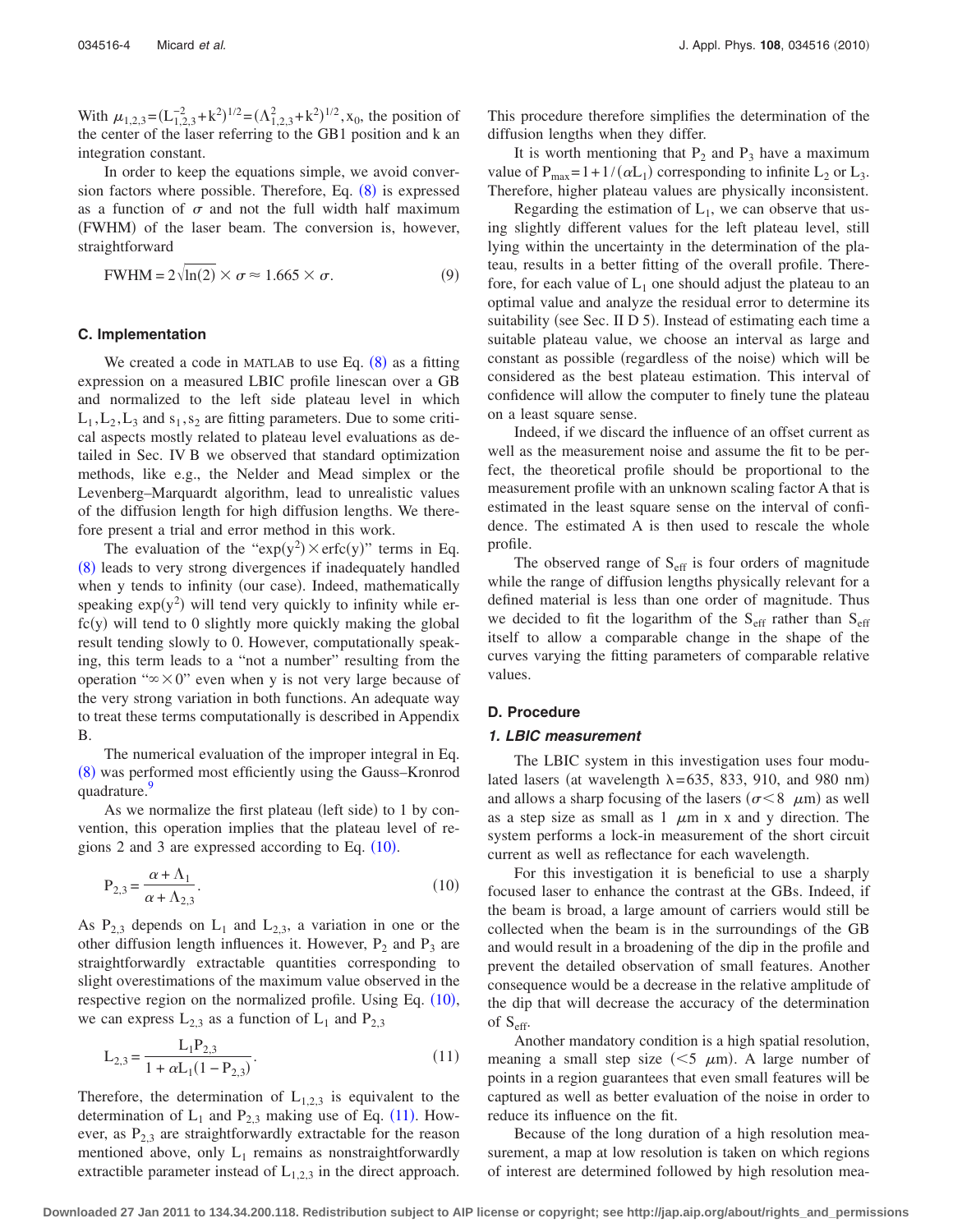<span id="page-4-0"></span>

FIG. 2. High resolution LBIC map of the short circuit current at  $\lambda$ = 833 nm with a step size of 2  $\mu$ m. The dashed line indicates the linescan extracted from this map whereas the two bold vertical lines belong to the metallization grid.

surements of these regions (see Fig. [2](#page-4-0)). For determination of a suited area for evaluation, care has to be taken that the assumed invariance in y-direction is given to the highest degree possible.

#### *2. Profile extraction*

For the selection of a suitable GB profile, one has to consider that the investigated GB is relatively straight and relatively far from other differently oriented GBs in order to fulfill the assumption of invariance along the y-axis (see Sec. II A). At least one of the neighboring grains should be larger and longer than  $4L_{diff}$  in order to extract the plateau value.

The linescan is then extracted perpendicular to the GB, the plateau value is determined and the profile is normalized.

The laser beam radius is evaluated by fitting linescans perpendicular to the busbar or fingers of the solar cell front side metallization, providing that they are broader than three times the beam radius. If the beam profile is Gaussian, this profile can be fitted automatically using a scaled complementary error function as a model.

#### *3. Profile fitting*

As a general rule, the various parameters of the fit influence different parts of the profile. Starting from the outermost part of the profile (the plateau), the first parameter that has an influence on the shape is the diffusion length. Indeed,

<span id="page-4-2"></span>

FIG. 4. Simulation of GB profiles at  $\lambda = 833$  nm assuming  $\sigma = 8$   $\mu$ m and  $L_{diff}$ = 200  $\mu$ m for S<sub>eff</sub>= 10<sup>3</sup>, 10<sup>4</sup>, 10<sup>5</sup>, and 10<sup>6</sup> cm/s.

a long diffusion length implies that a non negligible fraction of carriers generated relative far from the GB will diffuse toward and reach the GB where they can recombine. The current collected at the junction will therefore smoothly decrease while the laser gets closer to the GB. Thus mainly the outer region of the profile is influenced by  $L_{diff}$  as shown in Fig. [3.](#page-4-1)

In the inner part of the dip,  $S_{\text{eff}}$  influences mainly the slope of the wall of the dip and its depth as can be observed in Fig. [4.](#page-4-2)

Finally, due to a more or less extended generation around the GB, the laser beam radius is a parameter that influences directly the depth of the dip, and should therefore be well determined in order to correctly determine  $S_{\text{eff}}$ . As we can see from Fig. [5,](#page-4-3)  $\sigma$  influences the depth, but to the contrary of  $S<sub>eff</sub>$ , it influences very little the slope of the wall of the dip. A discrepancy on the walls while the depth is correctly reproduced is therefore an indication of an incorrectly estimated  $S<sub>eff</sub>$  and, in this particular case, an incorrectly estimated  $\sigma$ .

We can summarize the various zones of influence of each parameter while all the others are kept constant by the schematic of Fig. [6.](#page-5-0)

The zone in which the most important discrepancy occurs is therefore an indication of the parameter that should be readjusted in a trial and error method. The area close to the GB is the area of highest sensitivity toward errors.

<span id="page-4-1"></span>

FIG. 3. Simulation of GB LBIC profiles at  $\lambda = 833$  nm assuming  $\sigma$ = 8  $\mu$ m and S<sub>eff</sub>= 10<sup>5</sup> cm/s for L<sub>diff</sub>= 50, 100, 200, and 500  $\mu$ m.

<span id="page-4-3"></span>

FIG. 5. Simulation of GB profiles at  $\lambda = 833$  nm assuming S<sub>eff</sub>=10<sup>5</sup> cm/s and L<sub>diff</sub>= 200  $\mu$ m for  $\sigma$ =4, 8, 16, and 32  $\mu$ m.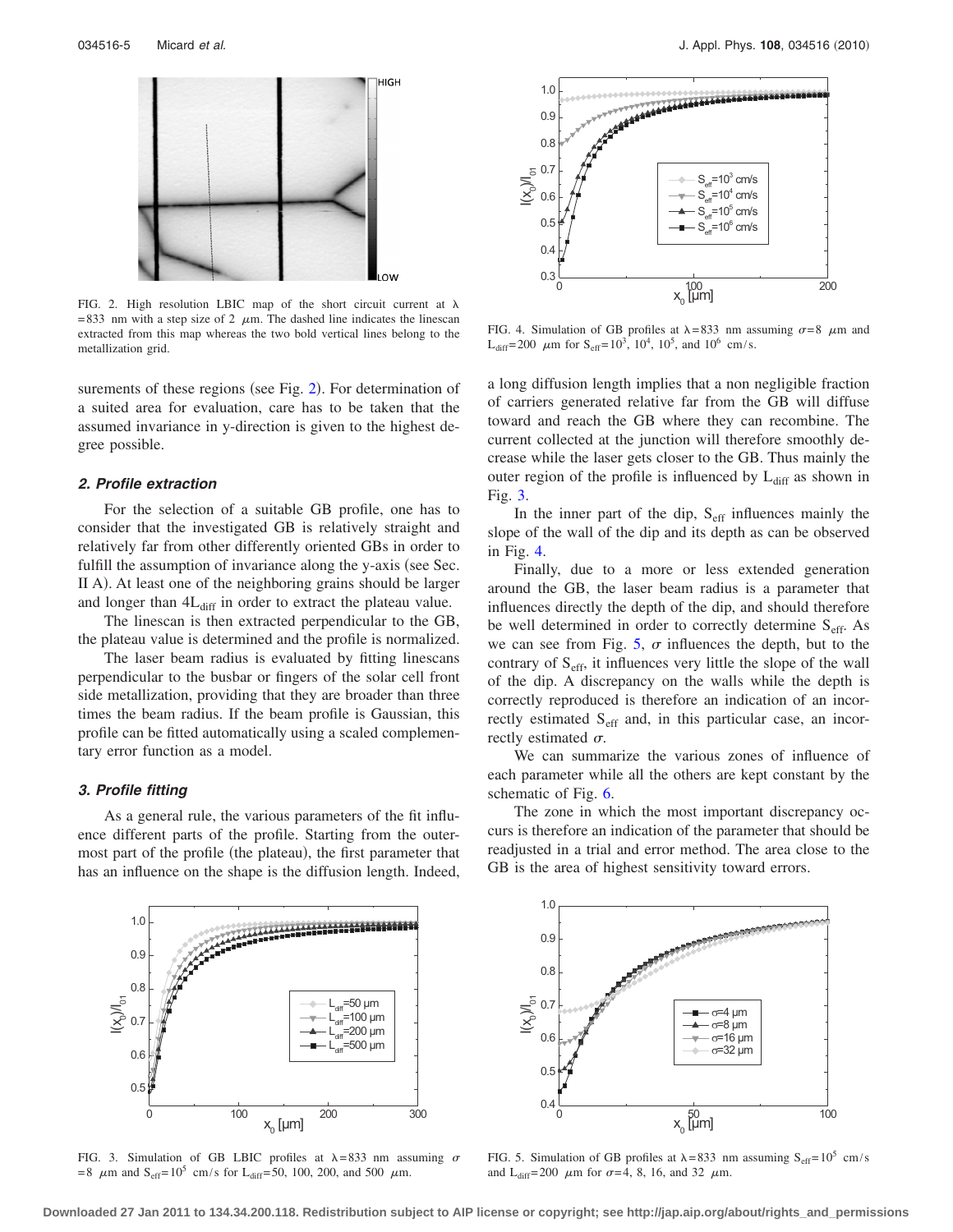<span id="page-5-0"></span>

FIG. 6. Zone of influence of each fitting parameter when all the others are set constant.

We suggest to perform a rough fit by starting from the innermost part of the dips. Having set  $\sigma$ , one then selects appropriate  $S_{\text{eff}}s$  to match the depth of the dips. However, one needs to adjust  $L_1$  and  $P_{2,3}$  to match the shape (see Fig. [3](#page-4-1), which will have a weak influence on the depth of the dips as one can see in Fig. [4.](#page-4-2) Thus one needs to readjust the  $S_{\text{eff}}s$ after adjusting the diffusions lengths. This procedure usually reduces the residual error to rather low values, however, one can observe that values of diffusions lengths have an uncertainty of 20%–100% without drastically changing the resulting RMS error. In Sec. II D 5, we propose a more advanced residual error analysis in order to increase the accuracy of the fitted parameters.

### *4. Simultaneous fitting of profiles based on different laser wavelengths for charge carrier generation*

An inherent problem with the diffusion length evaluation by this method occurs when the diffusion length is large because of the collection efficiency reaching unity.<sup>8</sup>

Long wavelength light, by penetrating deeper into the wafer, results in a more accurate determination of large diffusion lengths. We, however, face in this case that the dip becomes broader, which shrinks the dimensions of the plateaus and increases the probability of not finding any plateau value to accurately scale the profile. Another limitation is the fact that we get more influence of the back side of the cell on the profile.

We thought therefore of fitting a short wavelength profile, in which the plateau but not the fitted parameters  $(L_{1,2,3})$ and  $S_{\text{eff1},2}$ ) are accurately determined due to a reduced contrast and reduced lateral extension of the profile, simultaneously with a longer wavelength profile, in which we have the opposite situation. The successful fitting of both profiles gives therefore more reliable parameters than the fitting of only one profile alone. This method could be extended to three different wavelengths of the LBIC system, further enhancing its reliability and accuracy. One has, however, to take care that the penetration depth is in any case much smaller than the wafer thickness. If the residual error is significantly larger for one wavelength than for the other despite of using the same set of parameters, a possible explanation is that the wafer is not homogeneous in depth. The kind of discrepancy encountered can bring some information about the changing wafer quality with depth in the linescan region. For our two lasers at  $\lambda = 833$  nm and  $\lambda = 910$  nm we set, respectively, the absorption coefficient to  $\alpha_{833}=65$  mm<sup>-1</sup> and  $\alpha_{910} = 27$  $\alpha_{910} = 27$  $\alpha_{910} = 27$  mm<sup>-1.10</sup>

### *5. Residual error analysis*

After performing a rough adjustment of the profile parameters as described in Sec. II D 3, the residual error is the sum of several weak sources of errors that are hardly separable because they are of the same amplitude. They can be, however, more easily discriminated regarding the position at which they occur in the linescan and the range on which they span:

Short range correlated  $(1-10 \mu m)$ 

–LBIC measurement errors and local inhomogeneities in the reflection (see Sec. IV F).

Medium range correlated  $(30-100 \ \mu m)$ 

- -Tilted GB (see Sec. IV C).
- –Material inhomogeneities.
- Long range correlated  $(100-300 \ \mu m)$

 $-$ Back side effect if thickness  $t < L_{diff}$  (see Sec. IV D).

–Ldiff noncorrectly adjusted.

Whole profile correlated

-Plateau level not correctly adjusted (interval of confidence not suitably adjusted).

To evaluate the residual regarding these aspects we propose to use the normalized autocorrelation function in conjunction with the residual itself on both laser profiles with different wavelengths.

The influence of a homogeneous back side, which was not taken into account in the model described in Secs. II A and II B, will be symmetric on both sides of the dips. In consequence, this allows to determine one  $L_{diff}$  value that fits correctly the profile closer to the plateau and another  $L_{diff}$ value that fits the profile closer to the GB. This phenomenon is characteristic of a back side influence and according to some simulations it seems that in a majority of situations  $L<sub>diff</sub>$  is more correctly estimated when fitting closer to the GB.

From the preceding list, asymmetries in the residual can be attributed to lateral inhomogeneities in  $L_{diff}$  or to tilted GBs. In the case of a tilted GB, however, the asymmetry has a peculiar shape (see Sec. IV C) that could be distinguished from material inhomogeneities if the GB is tilted by more than 20°.

This residual error analysis allows analyzing more clearly the origin of the deviations from the model prediction and refining the parameters thus improving the overall fit accuracy. This method is proposed as an alternative to the fit of the Fourier transform of the profile introduced by Mittiga and Capizzi.<sup>11</sup>

#### **III. SPECIAL CASE STUDIES**

The present model can overcome some of the restrictions of former models $5-8,12,13$  $5-8,12,13$  $5-8,12,13$  providing that model parameters are adapted to the specific case as described in Table [I.](#page-6-0)

### A. Scenario 1: "One L<sub>diff</sub>"

# 1. High S<sub>eff</sub>

We extract the profile of a highly active isolated GB from the LBIC maps of the two lasers at  $\lambda = 833$  nm and  $\lambda$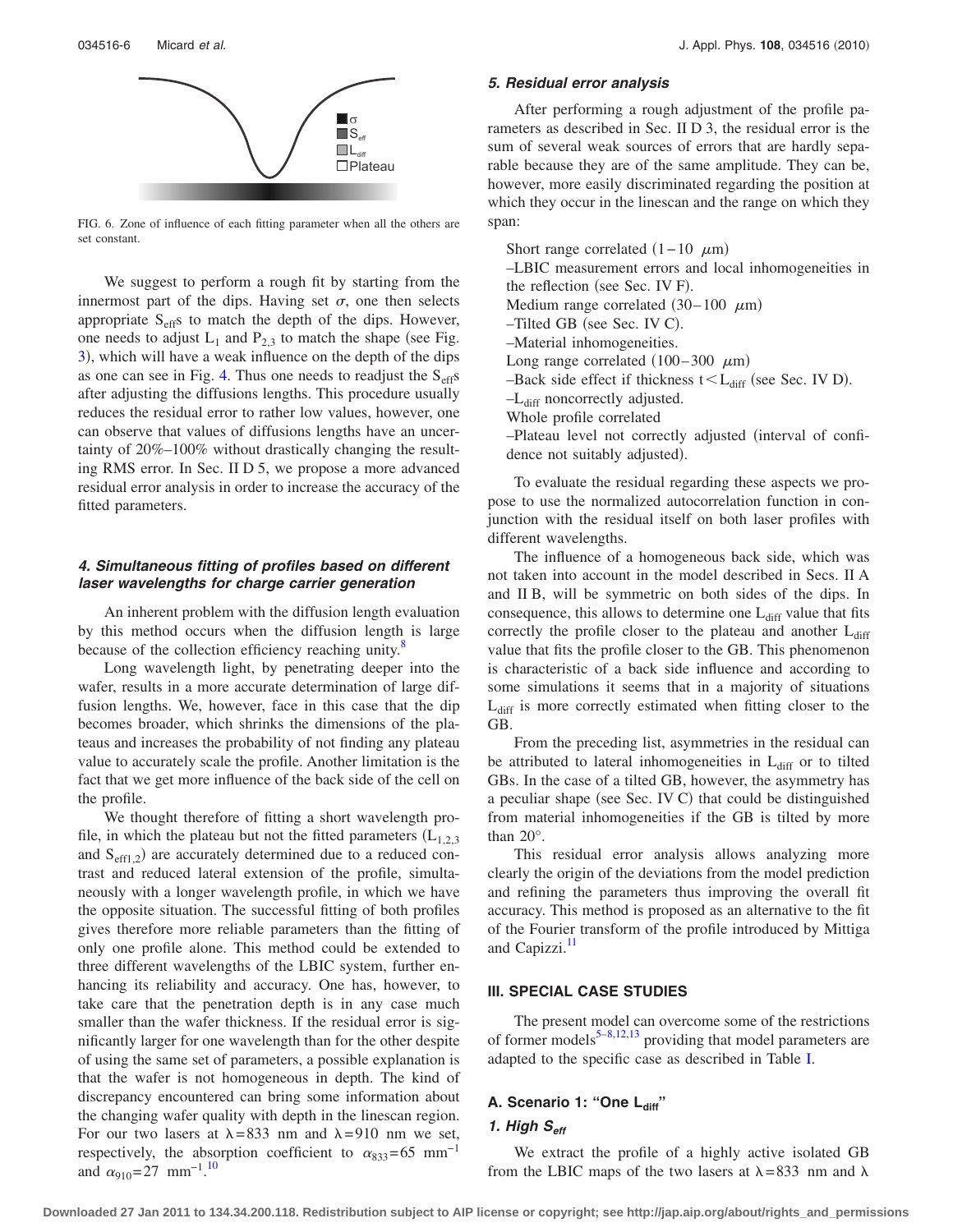<span id="page-6-0"></span>TABLE I. Overview of the different scenarios for fitting L<sub>diff</sub> and s values and their labeling.

| No.     |                          | L١ | S <sub>1</sub> |                  | $S_{2}$        |    |
|---------|--------------------------|----|----------------|------------------|----------------|----|
|         | "One L <sub>diff</sub> " |    | s              |                  |                |    |
| ◠       | "Two $L_{diff}$ ",       | L, | S              | L٥               |                | ∼∟ |
| 3       | "Two $S_{\text{eff}}$ "  |    | S <sub>1</sub> |                  | S <sub>2</sub> |    |
| 4       | "Defect region"          | L۱ | $\theta$       | $L_{\text{def}}$ |                | ⊷  |
| $2 + 3$ | "General model"          | L١ | S <sub>1</sub> | L٥               | $S_{2}$        | L3 |

 $R$ eference [5.](#page-12-3)

 $b^b$ References [6](#page-12-4) and [12.](#page-12-10)

References [7](#page-12-5) and [13.](#page-12-11)

= 910 nm. After normalization the simultaneous fitting is shown in Fig. [7](#page-6-1) with a very good agreement between the fit and the measurements.

We are talking of high  $S_{\text{eff}}$  when the normalized depth of the dip, the GB contrast, is more than 0.5, corresponding generally to an  $S_{\text{eff}}$  above 10<sup>5</sup> cm/s for a sharply focused laser ( $\sigma$ <10  $\mu$ m).

A high S<sub>eff</sub> GB presents two attractive features:

- (1) The recombination activity is so high that local diffusion length inhomogeneities due to defect clusters or precipitates in the vicinity of the GB can be discarded.
- (2) If  $L_{diff}$  differs from either side of the GB, a high  $S_{eff}$ allows studying both sides of the dip independently due to a negligible carrier transfer (see Sec. III B). $^{8}$  $^{8}$  $^{8}$

# *2. Low Seff*

A low  $S_{\text{eff}}$  at the GB, however, is more difficult to fit accurately due the nonvalidity of the two attractive features of the high  $S<sub>eff</sub>$  case. The use of several wavelengths improves the accuracy of the estimations. A fit of a GB with low S<sub>eff</sub> is presented in Fig. [8.](#page-6-2)

# **B. Scenario 2: "Two L**<sub>diff</sub>" and carrier transfer

The "two  $L_{diff}$ " scenario leads to the phenomenon of carrier transfer between both sides of the GB. To demonstrate it, we need to express the equation obtained for this simple case in the form of the sum of three terms each having a physical meaning

<span id="page-6-1"></span>

FIG. 7. Simultaneous fitting of a GB presenting a high  $S_{\text{eff}}$  at  $\lambda = 833$  and 910 nm with  $S_{\text{eff}}=1.4\times10^5$  cm/s and  $L_1=L_2=180$   $\mu$ m.

$$
\frac{I(x_0)}{I_{01}} = P - I_1 - I_2
$$
\n(12)

with

$$
P = \frac{1}{2} \left[ 2 - \left( \frac{\Lambda_2 - \Lambda_1}{\alpha + \Lambda_2} \right) \text{erfc} \left( -\frac{x_0}{\sigma} \right) \right],\tag{13}
$$

$$
I_{1} = \frac{1}{\pi} (\Lambda_{1} + \alpha) \int_{0}^{\infty} \frac{k^{2}}{k^{2} + \alpha^{2}} \times \frac{1}{\mu_{2} \mu_{1}} \times \left( \frac{\mu_{2} - \mu_{1}}{\mu_{1}} \times U_{1} + \frac{\mu_{1} - \mu_{2}}{\mu_{2}} \times U_{2} \right) dk, \tag{14}
$$

$$
I_2 = \frac{s}{\pi} (\Lambda_1 + \alpha) \int_0^\infty \frac{k^2}{k^2 + \alpha^2} \times \frac{1}{\mu_2 \mu_1} \times \frac{U_1 + U_2}{\mu_1 + \mu_2 + s} dk,
$$
\n(15)

in which

$$
U_n = \exp\left[\left(\frac{\mu_n \sigma}{2}\right)^2 + (-1)^{n+1} \mu_n x_0\right]
$$

$$
\times \operatorname{erfc}\left[\frac{\mu_n \sigma}{2} + (-1)^{n+1} \frac{x_0}{\sigma}\right].
$$
 (16)

P is the normalized plateau level corresponding to the current obtained without GB, considering a purely one-dimensional model.

We observe that  $I_1$  is independent of s, and therefore of the GB, and cancels out if  $\mu_1=\mu_2$  implying  $L_1=L_2$ . There-

<span id="page-6-2"></span>

FIG. 8. Simultaneous fitting of a GB presenting a low  $S_{\text{eff}}$  at  $\lambda$  = 833 and 910 nm with  $S_{\text{eff}} = 5.6 \times 10^3$  cm/s and  $L_1 = L_2 = 200 \mu$ m.

**Downloaded 27 Jan 2011 to 134.34.200.118. Redistribution subject to AIP license or copyright; see http://jap.aip.org/about/rights\_and\_permissions**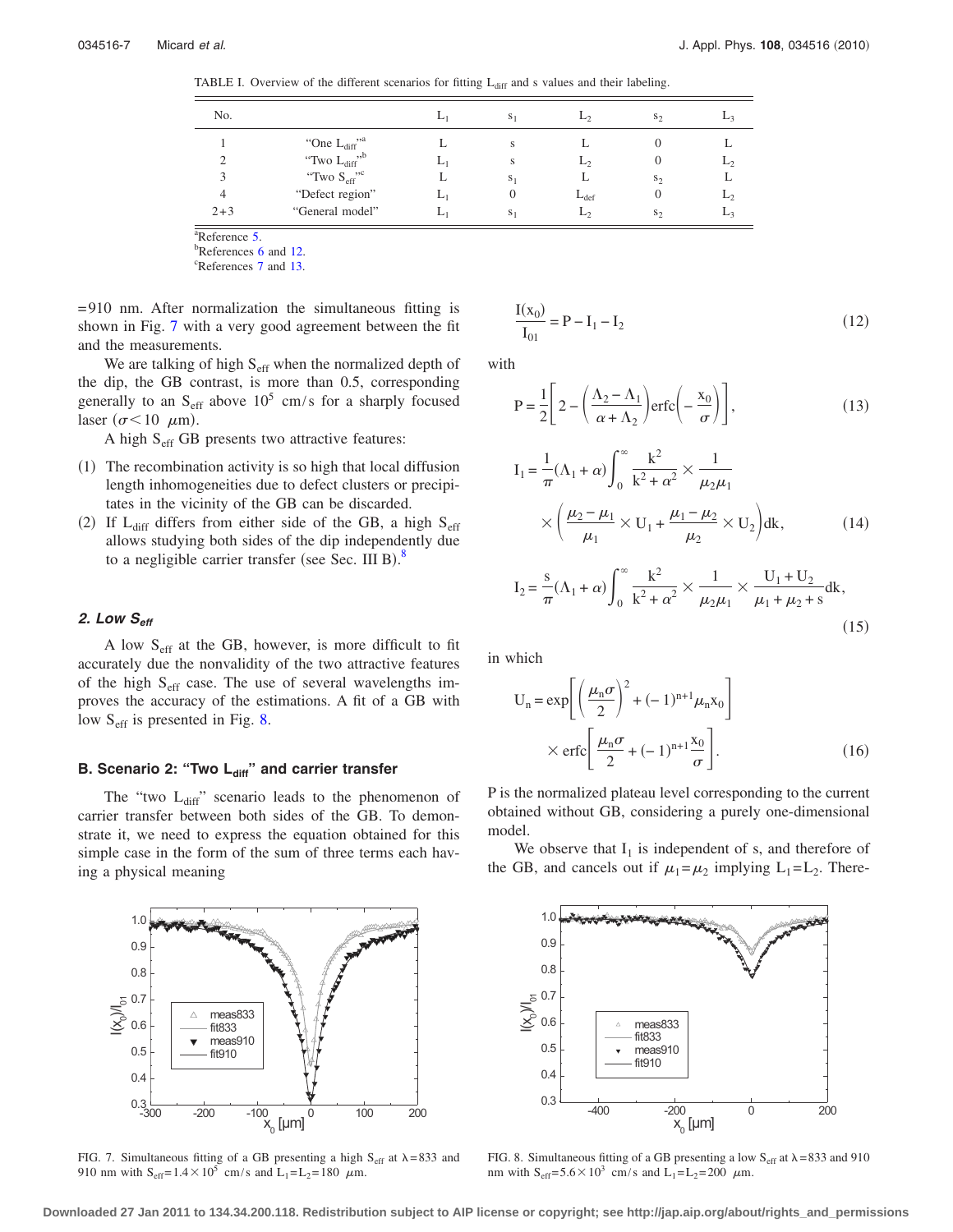<span id="page-7-0"></span>

FIG. 9. Fitting of a "two  $L_{diff}$ " situation at  $\lambda = 833$  nm with  $S_{eff} = 2.3$  $\times 10^3$  cm/s, L<sub>1</sub>=1 mm and L<sub>2</sub>=340  $\mu$ m. The plateau dependence on the position is shown as well as its correction by the carrier transfer term.

fore, this term corresponds to a carrier transfer between the two regions that cannot be taken in account by a onedimensional model.

Finally, we observe that s is a factor in front of the  $I_2$ expression and therefore  $I_2$  vanishes completely for s=0, meaning no GB.

In the case of a low  $S_{\text{eff}}$  GB with largely differing diffusion lengths on both sides,  $I_1$  becomes of the same order of magnitude and even larger than  $I_2$ . In this case, the minimum of the collected current is no more exactly located at the GB position, and in extreme cases the dip induced by the GB can even fully disappear.

This phenomenon observed by von Roos and Luke<sup>o</sup> finds here its justification and makes every low  $S_{\text{eff}}$  fitting much more critical as high  $S<sub>eff</sub>$  ones.

We performed a fit on a profile and show the plateau and the contribution of the carrier transfer term in Fig. [9.](#page-7-0) We observe that in comparison to the profile of the onedimensional case (plateau) the profile of the two-dimensional case (plateau+carrier transfer) is smoother because of the lateral carrier transfer from one side to the other.

# **C. Scenario 3: "Two Seff"**

In this section we present the fitting of the linescan extracted in Fig. [2](#page-4-0) in which two GBs are separated by a distance that is too short to allow a study of each one independently (Fig.  $10$ ).

In the case where two GBs are located at a distance of less than  $4L_{diff}$  from each other, the region in between is affected by the recombination of both GBs and the maximum current found in this region cannot be considered as a plateau value by definition. Therefore, the problem cannot be decoupled in the inner part even considering highly recombinative GBs. Our model allows therefore studying this situation providing that our profile includes one plateau region on the left side.

### **D. Scenario 4: "Defect region"**

On some profiles (see Fig.  $11$ ) an accurate fit could be obtained only by assuming a rather large laser beam radius  $\sigma$  > 30  $\mu$ m. This finding was not in agreement with indepen-

<span id="page-7-1"></span>

FIG. 10. Simultaneous fitting of two GBs at  $\lambda = 833$  and 910 nm with  $S_{\text{eff1}} = 2 \times 10^4 \text{ cm/s}, S_{\text{eff2}} = 1 \times 10^4 \text{ cm/s}$  and  $L_1 = L_2 = 900 \mu \text{m}$  and  $L_3$  $= 320 \mu m$ .

dently estimated  $\sigma$  values that were below 10  $\mu$ m. One possible explanation is the presence of a narrow defective region around the GB. In this case, these defects will lower the diffusion length in the immediate surroundings of the GB which will induce a broadening of the dip profile. If S<sub>eff</sub> of this GB is relatively weak, the recombination of these defects can exceed the recombination of the GB. In this case, a reasonable approximation is to define a narrow region centered around the bottom of the dip with low  $L_{diff}$ . Even if our model can consider only abrupt transitions of  $L<sub>diff</sub>$ , a good agreement can be found adapting the width of the region and its  $L_{diff}$ . Matching accurately the walls of the dips as well as its bottom for a given  $\sigma$  requires a defined couple of width and  $L<sub>diff</sub>$ . For this approximation the transition between regions of different diffusion lengths does not contain GBs and therefore we set  $S_{\text{eff1}}=S_{\text{eff2}}=0$ .

Figure [11](#page-7-2) shows the fitting discrepancy that occurs while fitting accurately the outer curvature  $(L_{diff})$  and the bottom of the dip (S<sub>eff</sub> and  $\sigma$  although  $\sigma$  is known). However, considering a defective region of 35  $\mu$ m width with L<sub>diff</sub>  $= 32 \mu m$ , we observe a much better agreement with the measurement.

#### **E. Depth inhomogeneity**

We observe in Fig. [12](#page-8-0) that while fitting accurately the profile for  $\lambda = 833$  nm, the profile for  $\lambda = 910$  nm is under-

<span id="page-7-2"></span>

FIG. 11. Simultaneous fitting of a GB at  $\lambda = 833$  and 910 nm with L<sub>1</sub> = 200  $\mu$ m, L<sub>2</sub>=175  $\mu$ m and assuming the influence of a GB (dashed lines) with  $S_{\text{eff}}=8.8\times10^3$  cm/s as well as assuming a narrow defective region of 35  $\mu$ m of width and L<sub>def</sub>=32  $\mu$ m (full line).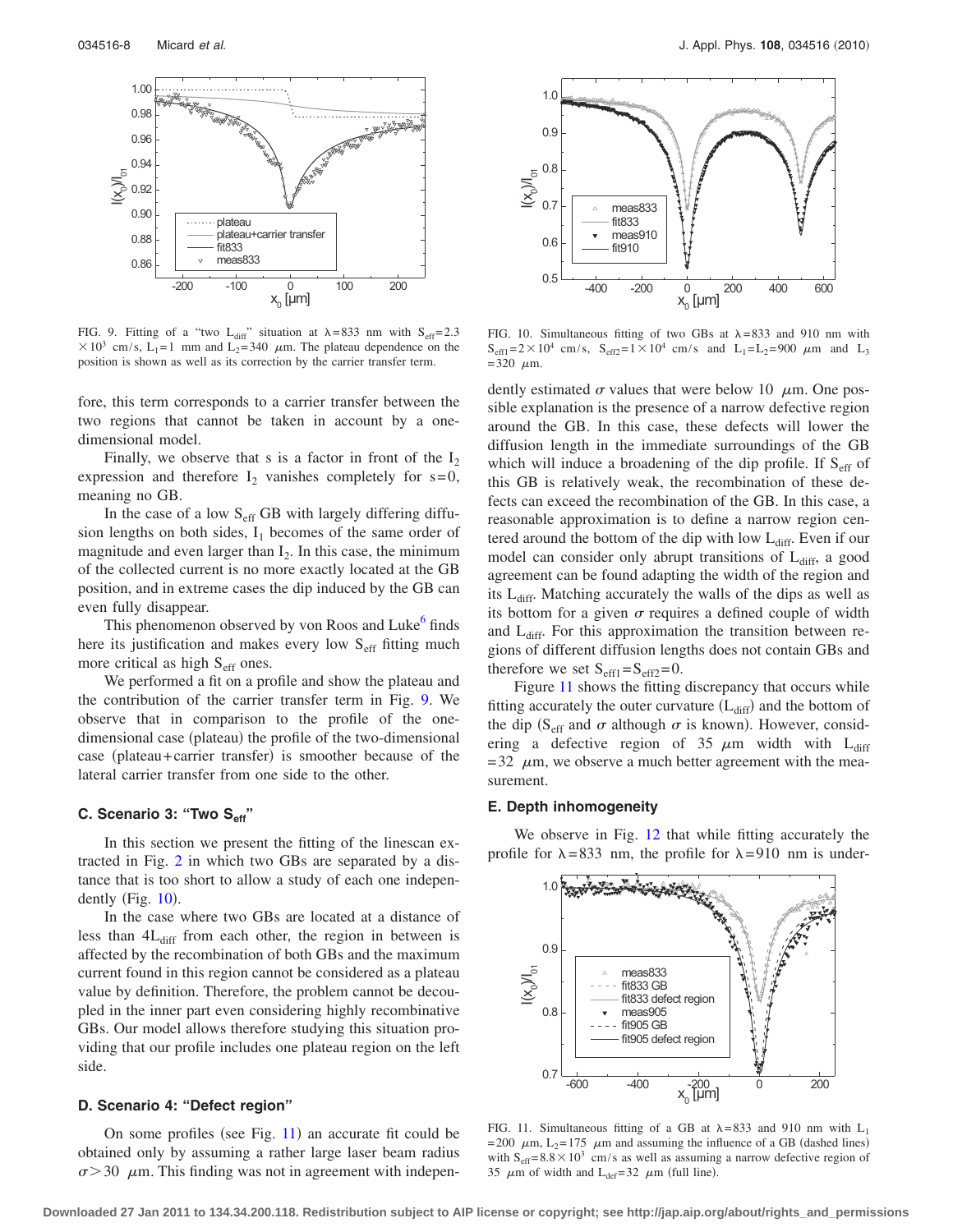<span id="page-8-0"></span>

FIG. 12. Simultaneous fitting of a GB at  $\lambda$  = 833 and 910 nm with L<sub>1</sub>=L<sub>2</sub> = 200  $\mu$ m and S<sub>eff</sub>= 4.6 × 10<sup>3</sup> cm/s showing a discrepancy between the two laser fittings which indicates a depth inhomogeneity at the GB.

estimated. This phenomenon could be explained by a more recombinative region in the depth of the bulk that is reachable only by the deeper penetrative laser light at 910 nm. This phenomenon could be explained by a surface gettering or hydrogenation effect reducing S<sub>eff</sub> of the GB at the surface while keeping essentially a higher value in depth. Taking in account in our model this phenomenon would, however, require a much more advanced investigation on the gettering or passivation effect.

### **IV. DISCUSSION ON THE LIMITATIONS**

# **A. Long and straight GB necessary**

The strong requirement of the invariance of the problem along the y-axis (see Sec. II A) is a main cause of limited applicability of this theory for the majority of GBs in a relatively small grained material. One of the best materials suited for this model is therefore vertically grown silicon ribbon material like edge-defined film-fed growth (EFG) and String Ribbon<sup>14</sup> for which the very elongated grains provide this condition. This model can as well be applied to multicrystalline silicon in which the grains are large enough compared to L<sub>diff</sub> to fulfill this condition.

#### **B. One long plateau necessary**

The necessity of normalizing the profile to one plateau value explained in Sec. II B imposes the mandatory condition of a very accurate estimation of a plateau level. A plateau implies being far away from any GB so that one can neglect their influence. Therefore, one grain should be at least  $4L_{diff}$  large. As pointed out by Corkish, $8$  a variation of 1% of the plateau value can induce an error of 100% on the diffusion length value when the diffusion length is high.

### **C. Tilted GB**

Another reason for asymmetry can be the nonperpendicularity of the GB to the wafer surface. Simulations (Fig. [13](#page-8-1)) show that for up to  $20^{\circ}$  of tilt angle, this influence could be neglected. We observe that this influence is more pronounced with increasing laser wavelength. This phenomenon is due to a higher penetration depth that induces deviations

<span id="page-8-1"></span>

FIG. 13. Simulation of a GB contrast profile when the GB is tilted by an angle  $\theta = 0^\circ$ ,  $20^\circ$ ,  $45^\circ$ , and  $60^\circ$  with  $S_{\text{eff}} = 10^6$  cm/s and  $L_{\text{diff}} = 100 \mu m$  on a 250  $\mu$ m thick structure for  $\lambda = 910$  and 833 nm.

on a larger distance scale. In the case of an asymmetric profile with the same plateau on both sides (no differing diffusion length) and no close GB, we could deduce that the GB is tilted and is not accurately fitted with any model that does not take into account the tilt angle. Unfortunately, a nonperpendicular GB is a problem that cannot be solved analytically<sup>15</sup> and thus requires full numerical methods.

### **D. Long diffusion length and back side effect**

In the case of high  $L_{diff}$ , the collection efficiency approaches unity and therefore the profile does not change significantly between two very different  $L_{diff}$  fittings.<sup>8</sup> Additionally, due to the fact that a non negligible part of the carriers diffuses toward the back side of the cell, the approximation of an infinite thickness of the wafer becomes incorrect, particularly when the penetration depth of the light is large. For our laser wavelengths of 833 and 910 nm (absorption depths of approximately 15 and 37  $\mu$ m) we are well below typical wafer thicknesses of around 200  $\mu$ m. Therefore, the proposed model can strictly speaking only be applied for cases where the wafer thickness is larger than the laser penetration depth and  $L_{diff}$ . Only a new model taking the finite thickness into account and therefore adding the back side to the present model can satisfactorily solve this problem.

### **E. Injection level**

Due to the various phenomena mentioned in the introduction,  $S_{\text{eff}}$  is strongly injection dependent in the intermediate and high injection regime and weakly dependant in the very low injection regime.<sup>4</sup> We have, therefore, evaluated the maximum injection level to be of the order of  $\Delta n \approx 3$  $\times$  10<sup>13</sup> cm<sup>-3</sup> for a large L<sub>diff</sub>=1 mm by means of a threedimensional simulation considering our four lasers finely focused to  $\sigma = 8$   $\mu$ m (maximum possible injection with our setup, no bias light). Considering that the wafer doping, and so the majority carrier density, is of the order of  $10^{15} - 10^{16}$  cm<sup>-3</sup>, we are clearly in low injection. According to Oualid, $<sup>4</sup>$  this injection level is unfortunately in the range</sup> where  $S_{\text{eff}}$  is still significantly dependant on the injection level. Therefore, the determination of  $S<sub>eff</sub>$  presented here has to be compared for the same condition of injection.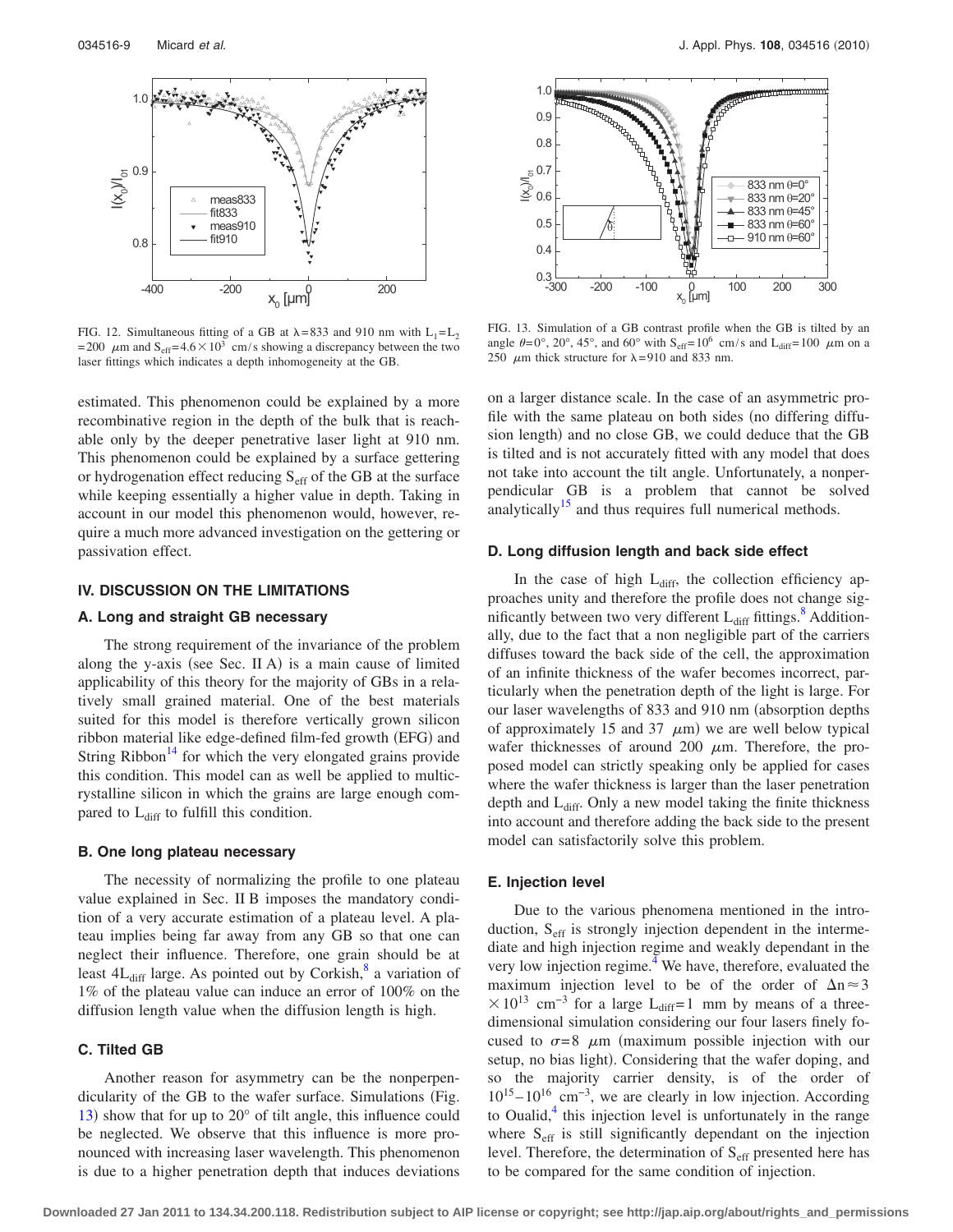#### **F. Nonconstant reflection over the profile**

Local inhomogeneity of the semiconductor surface can cause small short range variations in the reflection (R) of the order of 1%–2% in the experimental profile. As the plateau value is a very sensitive parameter, a variation in this order could perturb the results of this method. These variations that appear like an increased noise on the profile could in principle be avoided by normalizing the profile by  $(1-R)$ . Indeed  $(1-R)$  appears in the expression of the left plateau level  $I_{01}$ [see Eq.  $(A29)$  $(A29)$  $(A29)$ ]. Our LBIC system can measure the reflectance associated with each laser, however, only in a relative manner. The use of integral reflection data measured in an absolute manner by a spectrophotometer can provide a calibration for the LBIC reflection data and would allow performing this normalization procedure. But it should be considered that these variations are probably caused by the varying orientations of the microscopic small features of the semiconductor surface. Therefore, a phenomenon associated with nonperpendicularity of the internal beam, like changes in the generation volume function  $g(r)$ , cannot be taken into account by this simple procedure.

### **V. CONCLUSION**

The limits of the method of extracting values of  $L_{diff}$  and  $S_{\text{eff}}$  around a GB by using LBIC data pioneered by Donolato<sup>5</sup> in 1983 and improved by Corkish $\delta$  in 1998 were pushed further. We developed an advanced model that aimed at fitting various GB contrast profiles situations. We implemented this model in a MATLAB graphical interface making it a powerful tool for GB investigation. Advances in the determination of the plateau level by means of setting an interval of confidence as well as in the simultaneous fitting of several laser wavelengths, assuming an in depth invariance of the surface recombination velocities and effective diffusion lengths lead to a more accurate determination of the diffusion lengths compared to previous methods. We demonstrated the application of the model to several GB situations and show a very good agreement between measurements and fitted curves. The analysis of the discrepancies between measurement and fitting can reveal the presence of features like in depth inhomogeneities or narrow defective regions that are nearly impossible to access by other measurement and interpretation means. Investigation of the dependence of the effective surface recombination velocities to the injection level, varying the power of the laser and/or the laser beam radius, will allow getting more information about the GB defects in real multicrystalline materials.

### **ACKNOWLEDGMENTS**

The authors want to thank Axel Herguth and Johannes Junge for providing assistance in the high resolution LBIC maps measurements presented in this work. The authors would like to thank Robert Denk and Philippe Cance for very helpful discussions about the resolution methods of PDEs. Part of this work was funded by the EC in the CrystalClear (Grant No. SES6-CT-2003-502583) and the German BMU in the SolarFocus (Grant No. 0327650H) project. The content of this publication is the responsibility of the authors.

<span id="page-9-0"></span>TABLE II. List of the boundaries in the x-axis.

| m                   |           |   |           |
|---------------------|-----------|---|-----------|
| $^{\prime\prime}$ m | $-\infty$ | W | $+\infty$ |

### **APPENDIX A: MODEL DERIVATION**

After reducing the problem to two dimensions  $(x,z)$ , it is convenient to consider separately the diffusion problem in the three regions in which the semiconductor is divided by the two GBs. We define therefore the respective x boundaries in Table [II.](#page-9-0)

We then introduce the restriction  $G_{i,j}$  corresponding to a two-dimensional Green function for region i when the point source is located in region j at  $(x_{ps}, z_{ps})$ . Thus, the problem can be expressed as the following system of coupled PDEs:

<span id="page-9-3"></span>
$$
\frac{\partial^2 G_{i,j}}{\partial x^2} + \frac{\partial^2 G_{i,j}}{\partial z^2} - \Lambda_i^2 G_{i,j} = -\delta_{ij} \frac{1}{D_p} \delta(x - x_{ps}) \delta(x - z_{ps})
$$
\n(A1)

with  $\Lambda_i = 1/L_i$ , i=1,2,3, j=1,2,3, and  $\delta_{ij}$  the Kronecker delta symbol.

It can be checked that the boundary conditions of Eqs. ([3a](#page-1-2))–([3d](#page-1-5)) become, respectively,

<span id="page-9-4"></span>
$$
G_{1,j}|_{x=0} = G_{2,j}|_{x=0}
$$
 (A2a)

$$
G_{2,j}|_{x=w} = G_{3,j}|_{x=w}
$$
\n(A2b)

$$
\left. \frac{\partial G_{2,j}}{\partial x} \right|_{x=0} - \left. \frac{\partial G_{1,j}}{\partial x} \right|_{x=0} = s_1 G_{1,j}|_{x=0}
$$
 (A2c)

<span id="page-9-5"></span>
$$
\left. \frac{\partial G_{3,j}}{\partial x} \right|_{x=w} - \left. \frac{\partial G_{2,j}}{\partial x} \right|_{x=w} = s_2 G_{2,j}|_{x=w}
$$
 (A2d)

<span id="page-9-2"></span>and Eq.  $(2)$  $(2)$  $(2)$  becomes

$$
G_{i,j}|_{z=0} = 0.\t\t(A3)
$$

In this representation, the solution for any arbitrary  $g(r)$  is a convolution product of the point source carrier collection probability Q by h, the projection in the x,z-plane of the volume generation function  $g(r)$  induced by an electron/laser beam centered at  $x_0$ 

<span id="page-9-1"></span>
$$
I(x_0) = q \int_{-\infty}^{\infty} \int_{0}^{\infty} Q(x_{ps}, z_{ps}) \times h(x_{ps} - x_0, z_{ps}) dz_{ps} dx_{ps},
$$
\n(A4)

<span id="page-9-6"></span>
$$
h(x, z) = \int_{-\infty}^{\infty} g(x, y, z) dy.
$$
 (A5)

We need here to introduce the point source carrier collection probability when the point source is located in region j, named  $Q_j$ , that is expressed by making use of Eq.  $(7)$  $(7)$  $(7)$  and adding the current contribution of each region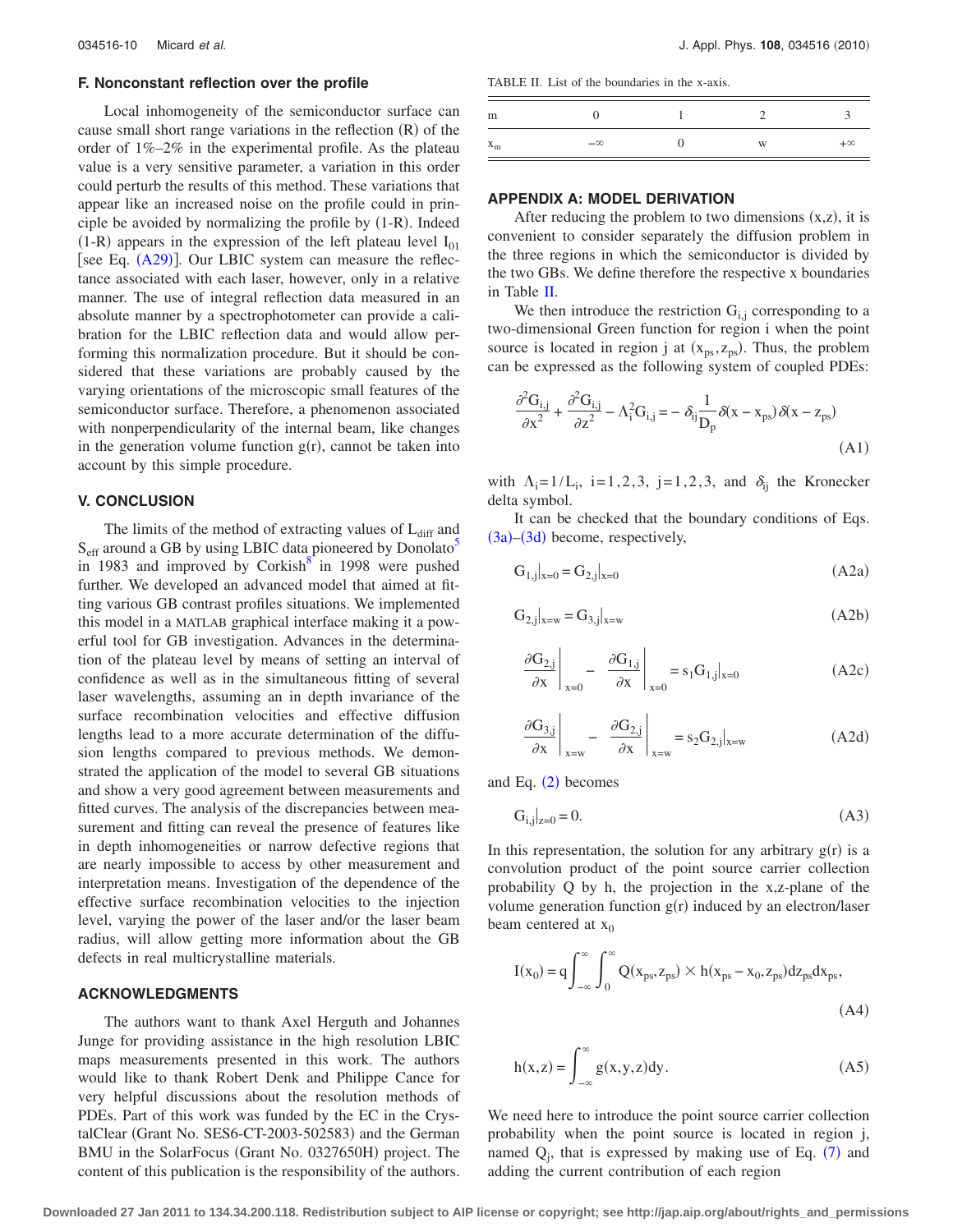<span id="page-10-2"></span>
$$
Q_j(x_{ps}, z_{ps}) = D_p \sum_{i=1}^3 \int_{x_{i-1}}^{x_i} \left. \frac{\partial G_{i,j}}{\partial z} \right|_{z=0} dx.
$$
 (A6)

The total current generated for a nondiscrete source centered at  $x_0$  can then be considered as the sum of the contribution of all the points of this source and therefore involves  $Q_{1,2,3}$ when the source has points in the three regions of the semi-conductor. Therefore, Eq. ([A4](#page-9-1)) becomes

$$
I(x_0) = q \int_0^{\infty} \sum_{j=1}^3 \int_{x_{j-1}}^{x_j} Q_j(x_{ps}, z_{ps}) \times h(x_{ps} - x_0, z_{ps}) dx_{ps} dz_{ps}.
$$
 (A7)

Using the sine Fourier transform that respects the boundary condition of Eq.  $(A3)$  $(A3)$  $(A3)$ 

<span id="page-10-3"></span>
$$
G_{i,j}(x,z) = \int_0^\infty b_{i,j}(x,k)\sin(zk)dk
$$
 (A8)

and making use of the identity

$$
\delta(z - z_{\rm ps}) = \frac{2}{\pi} \int_0^\infty \sin(z_{\rm ps} k) \sin(z k) dk.
$$
 (A9)

Equation  $(A1)$  $(A1)$  $(A1)$  reduces to an ordinary differential equation (ODE) in x

<span id="page-10-0"></span>
$$
\frac{\partial^2 \mathbf{b}_{i,j}}{\partial \mathbf{x}^2} - \mu_i^2 \mathbf{b}_{i,j} = -\delta_{i,j} \frac{2}{\pi \mathbf{D}_p} \delta(\mathbf{x} - \mathbf{x}_{ps}) \sin(\mathbf{z}_{ps} \mathbf{k})
$$
(A10)

with  $\mu_i = (L_i^{-2} + k^2)^{1/2} = (\Lambda_i^2 + k^2)^{1/2}$ .

Because the boundary conditions of Eqs.  $(A2a)$  $(A2a)$  $(A2a)$ – $(A2d)$  $(A2d)$  $(A2d)$ involve only the x-variable and the sine Fourier transform affects only the z-variable, these equations remain unchanged through this transformation and the boundary conditions of these ODEs are Eqs.  $(A2a)$  $(A2a)$  $(A2a)$ – $(A2d)$  $(A2d)$  $(A2d)$  replacing  $G_{i,j}$  by  $b_{i,j}$ .

Because we are dealing with an unbounded spatial variable (x) and therefore need a bilateral transformation, these ODEs are solved most adequately by using the Fourier transform.

The general solutions of Eq.  $(A10)$  $(A10)$  $(A10)$  are therefore

<span id="page-10-1"></span>
$$
b_{i,j} = A_{i,j}e^{\mu_i x} + B_{i,j}e^{-\mu_i x} + \delta_{i,j}\frac{1}{\pi D_p \mu_i} \sin(z_{ps}k)e^{-\mu_i|x - x_{ps}|}
$$
(A11)

in which  $A_{i,j}$  and  $B_{i,j}$  are some constants which have to be determined by using the boundary conditions Eqs.  $(A2a)$  $(A2a)$  $(A2a)$ – $(A2d)$  $(A2d)$  $(A2d)$  considering  $b_{i,j}$  instead of  $G_{i,j}$ . For convergence reasons at infinity  $B_{1,j}$  and  $A_{3,j}$  have to be 0.

The absolute value in Eq.  $(A11)$  $(A11)$  $(A11)$  can be treated by taking into account the position of the considered GB  $(x_b=0$  for GB1 and  $x_b$ =w for GB2) and changing the exponential expression sign if  $(x_b - x_{ps}) < 0$ .

For  $j=1$  inserting Eq.  $(A11)$  $(A11)$  $(A11)$  in Eqs.  $(A2a)$  $(A2a)$  $(A2a)$ – $(A2d)$  $(A2d)$  $(A2d)$  leads, respectively, to the following system in matrix form:

<span id="page-10-4"></span>
$$
\begin{bmatrix}\n-\mu_1 & \mu_1 & \mu_1 & 0 \\
\mu_1 & \mu_2 + s_1 & -\mu_2 + s_1 & 0 \\
0 & e^{-\mu_2 w} & e^{\mu_2 w} & -e^{-\mu_3 w} \\
0 & -\mu_2 e^{-\mu_2 w} & \mu_2 e^{\mu_2 w} & (\mu_3 + s_2) e^{-\mu_3 w}\n\end{bmatrix}\n\times\n\begin{bmatrix}\nA_{1,1} \\
A_{2,1} \\
B_{2,1} \\
B_{3,1}\n\end{bmatrix}
$$
\n
$$
=\n\begin{bmatrix}\nCe^{\mu_1 x_{ps}} \\
Ce^{\mu_1 x_{ps}} \\
0 \\
0\n\end{bmatrix}
$$
\n(A12)

with

$$
C = \frac{1}{\pi D_p} \sin(z_{ps}k). \tag{A13}
$$

Using Eq.  $(A6)$  $(A6)$  $(A6)$  and Eq.  $(A8)$  $(A8)$  $(A8)$ ,  $Q<sub>j</sub>$  can be expressed as

$$
Q_j(x_{ps}, z_{ps}) = D_p \int_0^\infty \left[ \sum_{i=1}^3 \int_{x_{i-1}}^{x_i} b_{i,j}(x, k) dx \right] k \, dk. \quad (A14)
$$

For  $j = 1$  using Eq. ([A11](#page-10-1)) and taking the absolute value into account by separating the range of integration

<span id="page-10-5"></span>
$$
Q_1(x_{ps}, z_{ps}) = D_p \int_0^{\infty} \left[ \frac{A_{1,1}}{\mu_1} - \frac{C}{\mu_1^2} (2 - e^{\mu_1 x_{ps}}) + \frac{B_{2,1} + A_{2,1} e^{\mu_2 w}}{\mu_2} (1 - e^{-\mu_2 w}) + \frac{B_{3,1}}{\mu_3} e^{-\mu_3 w} \right] k \, dk.
$$
 (A15)

The tedious system of Eqs.  $(A12)$  $(A12)$  $(A12)$  is solved and the constants replaced in Eq.  $(A15)$  $(A15)$  $(A15)$  by use of the MATHEMATICA software package<sup>16</sup> leading to an expression of the form

<span id="page-10-6"></span>
$$
Q_1(x_{ps}, z_{ps}) = J_1(z_{ps}) - Q_1^*(x_{ps}, z_{ps})
$$
 (A16)

<span id="page-10-7"></span>with

$$
J_j(z_{ps}) = \frac{2}{\pi} \int_0^{\infty} \frac{k}{\Lambda_j^2 + k^2} \sin(z_{ps}k) dk = e^{-\Lambda_j z_{ps}}
$$
 (A17)

<span id="page-10-8"></span>and

$$
Q_1^*(x_{ps}, z_{ps}) = \frac{2}{\pi} \int_0^\infty f_1(k) \times e^{\mu_1 x_{ps}} \sin(z_{ps} k) dk
$$
 (A18)

and

$$
f_1(k) = \frac{k}{\mu_1} \frac{1}{D(k)} \{e^{2\mu_2 w} \mu_3(\mu_2 + \mu_3 + s_2) [\mu_2(\mu_2 + s_1) - \mu_1^2] + 2e^{\mu_2 w} \mu_1^2 [\mu_3(\mu_3 + s_2) - \mu_2^2] - \mu_3(\mu_3 - \mu_2 + s_2) \times [\mu_2(s_1 - \mu_2) + \mu_1^2] \}
$$
(A19)

and

D(k) = 
$$
\mu_1 \mu_2 \mu_3 [e^{2\mu_2 w} (\mu_1 + \mu_2 + s_1) (\mu_2 + \mu_3 + s_2) - (\mu_1 - \mu_2 + s_1) (\mu_3 - \mu_2 + s_2)],
$$
 (A20)

where  $J_1$  corresponds to the current that would be generated without GBs and lateral carrier transfer, while  $Q_1^*$  contains the both aforementioned influences.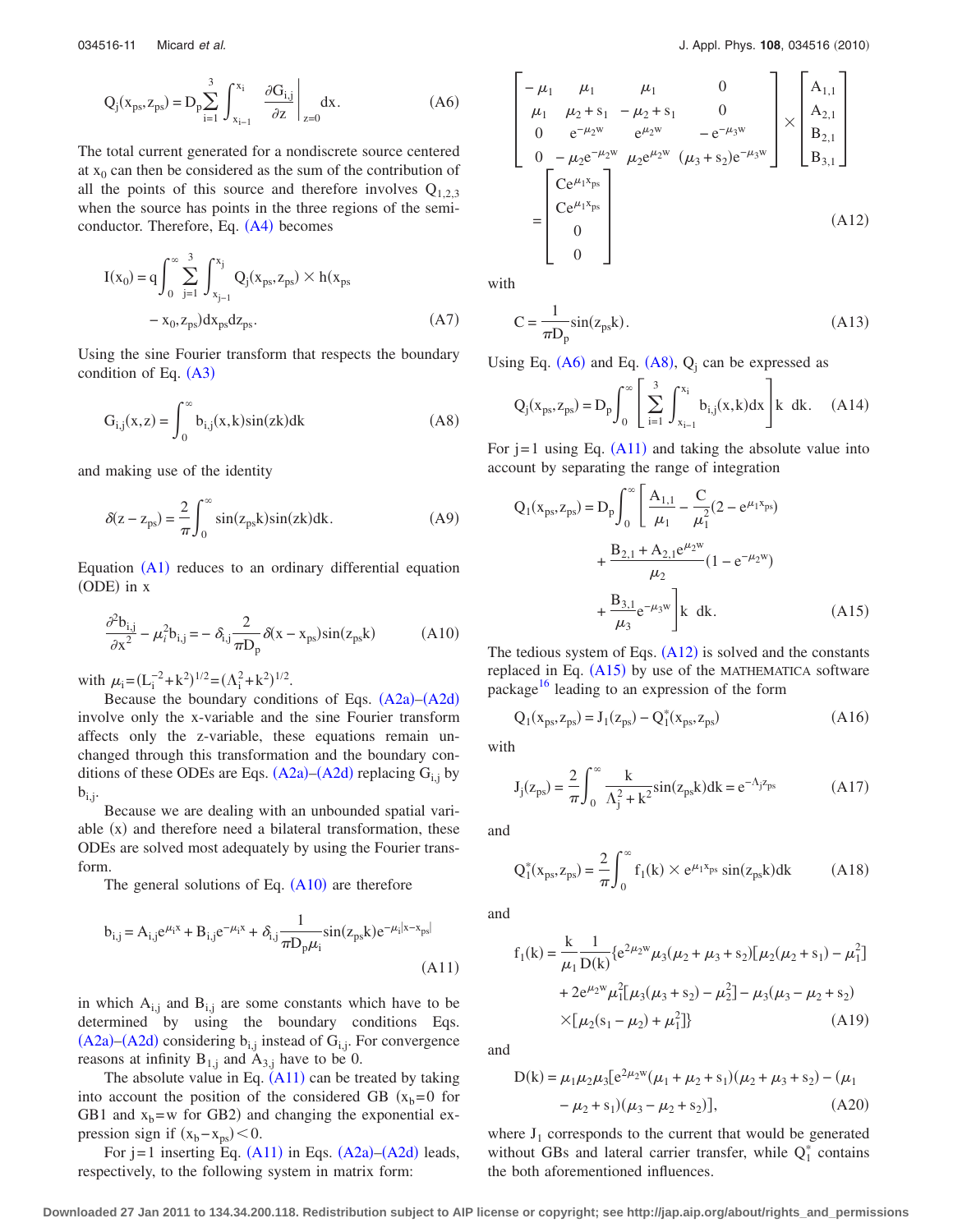While Eqs.  $(A16)$  $(A16)$  $(A16)$  and  $(A17)$  $(A17)$  $(A17)$  can be generalized for any j, it is not the case for Eq.  $(A18)$  $(A18)$  $(A18)$ . Therefore, we need to apply the same procedure for  $j=2$  and  $j=3$  that leads to

$$
Q_2^*(x_{ps}, z_{ps}) = \frac{2}{\pi} \int_0^{\infty} [f_{21}(k)e^{\mu_2 x_{ps}} + f_{22}(k)e^{\mu_2(w-x_{ps})}] \sin(z_{ps}k)dk
$$
 (A21)

<span id="page-11-0"></span>with

$$
f_{21}(k) = \frac{k}{\mu_2} \frac{1}{D(k)} {\mu_3(s_2 + \mu_3 - \mu_2) [\mu_2^2 - \mu_1(s_1 + \mu_1)] + e^{w\mu_2} \mu_1(s_1 + \mu_1 + \mu_2) [\mu_3(s_2 + \mu_3) - \mu_2^2]}
$$
\n(A22)

and

$$
f_{22}(k) = \frac{k}{\mu_2} \frac{1}{D(k)} \times {\mu_1(s_1 + \mu_1 - \mu_2)[\mu_2^2 - \mu_3(s_2 + \mu_3)] + e^{w\mu_2} \mu_3(s_2 + \mu_2 + \mu_3)[\mu_1(s_1 + \mu_1) - \mu_2^2]}.
$$
\n(A23)

The expression of  $Q_3^*$  is identical to the expression of  $Q_1^*$  by exchanging the indices of  $\mu_3$  and  $\mu_1$  as well as s<sub>1</sub> and s<sub>2</sub> and replacing  $x_{ps}$  by (w- $x_{ps}$ ).

To obtain  $h(x,z)$ , the projection of  $g(r)$  on the  $(x,z)$  plane, we use Eq.  $(A5)$  $(A5)$  $(A5)$  with Eq.  $(5)$  $(5)$  $(5)$  that leads to

<span id="page-11-2"></span>
$$
h(x, z) = \sqrt{\pi} \sigma g_0 \exp\left(-\frac{x^2}{\sigma^2}\right) \exp(-\alpha z). \tag{A24}
$$

Making use of Eqs.  $(A4)$  $(A4)$  $(A4)$  and  $(A16)$  $(A16)$  $(A16)$  with the property of linearity of the convolution product leads to

$$
I(x_0) = I_0(x_0) - \sum_{j=1}^{3} I_{GB,j}(x_0)
$$
 (A25)

<span id="page-11-3"></span>with

$$
I_0(x_0) = q \int_0^\infty \sum_{j=1}^3 \int_{x_{j-1}}^{x_j} J_j(z_{ps}) \times h(x_{ps} - x_0, z_{ps}) dx_{ps} dz_{ps}
$$
\n(A26)

<span id="page-11-5"></span>and

$$
I_{GB,j}(x_0) = q \int_{x_{j-1}}^{x_j} \int_0^{\infty} Q_j^*(x_{ps}, z_{ps}) \times h(x_{ps} - x_0, z_{ps}) dz_{ps} dx_{ps}.
$$
 (A27)

Assuming the order of integration can be permuted, the background current term  $I_0(x_0)$  is computed relatively straightforwardly using Eqs.  $(A17)$  $(A17)$  $(A17)$  and  $(A24)$  $(A24)$  $(A24)$  in Eq.  $(A26)$  $(A26)$  $(A26)$ , leading to

<span id="page-11-4"></span>
$$
I_0(x_0) = \frac{1}{2} \pi \sigma^2 q g_0 \frac{1}{\alpha + \Lambda_2} \left[ 2 \frac{\alpha + \Lambda_2}{\alpha + \Lambda_1} - \left( \frac{\Lambda_2 - \Lambda_1}{\alpha + \Lambda_1} \right) \right]
$$

$$
\times \text{erfc} \left( -\frac{x_0}{\sigma} \right) - \left( \frac{\Lambda_3 - \Lambda_2}{\alpha + \Lambda_3} \right) \text{erfc} \left( \frac{w - x_0}{\sigma} \right) \Bigg]. \tag{A28}
$$

The values obtained infinitely far from the GBs are called the plateau levels. By convention we normalize the profile to the plateau level of the left side  $(I_{01})$  that is obtained by the limit of Eq.  $(A28)$  $(A28)$  $(A28)$  when  $x_0$  tends to minus infinity

<span id="page-11-1"></span>
$$
I_{01} = \pi \sigma^2 q g_0 \frac{1}{\alpha + \Lambda_1}.
$$
 (A29)

Making use of Eqs. ([A28](#page-11-4)) and ([A29](#page-11-1)) and reordering leads to the normalized  $I_0$  value.

<span id="page-11-6"></span>
$$
\frac{I_0(x_0)}{I_{01}} = \frac{1}{2} \left[ 2 - \left( \frac{\Lambda_2 - \Lambda_1}{\alpha + \Lambda_2} \right) \text{erfc} \left( -\frac{x_0}{\sigma} \right) - \left( \frac{\alpha + \Lambda_1}{\alpha + \Lambda_2} \right) \right]
$$

$$
\times \left( \frac{\Lambda_3 - \Lambda_2}{\alpha + \Lambda_3} \right) \text{erfc} \left( \frac{w - x_0}{\sigma} \right) \bigg].
$$
 (A30)

Assuming the order of integration could be permutated, we compute the term  $I_{GB,j}$  from Eq. ([A27](#page-11-5)) making use of Eq.  $(A18)$  $(A18)$  $(A18)$  and Eq.  $(A24)$  $(A24)$  $(A24)$  for  $j=1$ .

$$
I_{GB,1}(x_0) = q\sigma g_0 \frac{2}{\sqrt{\pi}} \times \int_0^\infty f_1(k)
$$
  
 
$$
\times \int_0^\infty e^{-\alpha z_{ps}} \sin(z_{ps}k) dz_{ps}
$$
  
 
$$
\times \int_{-\infty}^0 \exp\left[\mu_1 x_{ps} - \frac{(x_{ps} - x_0)^2}{\sigma^2}\right] dx_{ps} dk.
$$
(A31)

The integration in  $z_{ps}$  and  $x_{ps}$  can be solved analytically resulting in, normalized by  $I_{01}$  [see Eq. ([A29](#page-11-1))]

$$
\frac{I_{GB,1}(x_0)}{I_{01}} = \frac{1}{\pi} (\alpha + \Lambda_1) \times \int_0^\infty f_1(k)
$$
  
 
$$
\times \frac{k}{k^2 + \alpha^2} \times \exp\left[ \left(\frac{\mu_1 \sigma}{2}\right)^2 + \mu_1 x_0 \right]
$$
  
 
$$
\times \operatorname{erfc} \left( \frac{\mu_1 \sigma}{2} + \frac{x_0}{\sigma} \right) dk. \tag{A32}
$$

The same procedure is used to derive the other  $I_{GB,i}$  normalized terms. The sum of all the normalized  $I_{GB,i}$  with the normalized background current  $[Eq. (A30)]$  $[Eq. (A30)]$  $[Eq. (A30)]$  results in the total normalized current profile expressed in Eq.  $(8)$  $(8)$  $(8)$ .

# **APPENDIX B: NUMERICAL EVALUATION OF "EXP**"**Y<sup>2</sup>**…**ERFC**"**Y**…**" TERMS**

In the case of y tending to infinity we make use of an-other expression for erfc(y) (Ref. [17](#page-12-15)) involving a continued fraction  $[CF(y)]$  that does not diverge

**Downloaded 27 Jan 2011 to 134.34.200.118. Redistribution subject to AIP license or copyright; see http://jap.aip.org/about/rights\_and\_permissions**